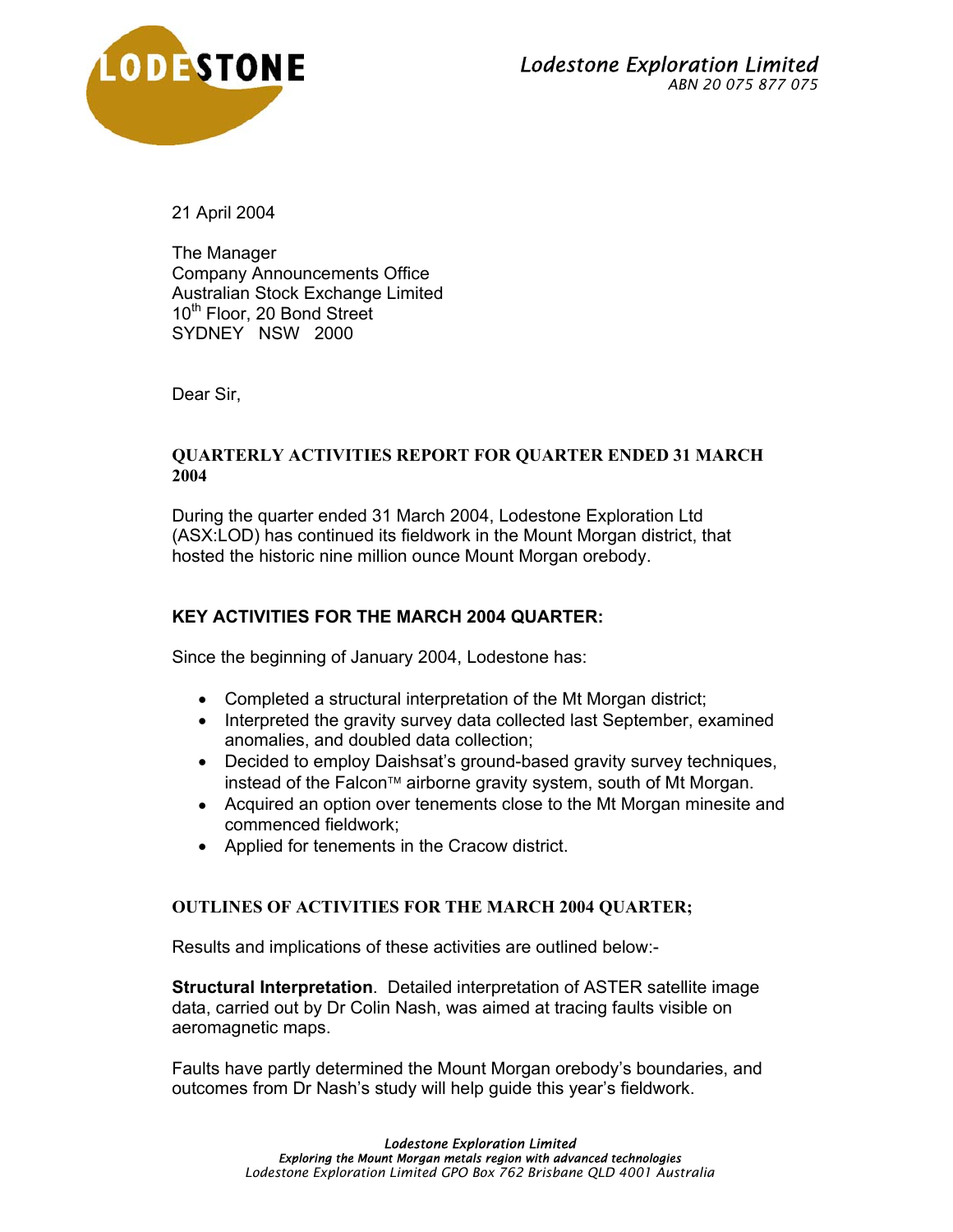

**Gravity Survey**. Interpretation of data recorded during September's 80 square kilometre gravity survey South of Mt Morgan has been completed by Canadian consultants SJ Geophysics Ltd.

Data was recorded at 700 survey stations and nine anomalies were recognised. Four anomalies were recommended for detailed follow up. Consequently, two grids, each of four square kms, were completed in March and will soon be assessed. The other two will be surveyed this winter.

Twenty square kms, between two kms and five kms west of the former Mt Morgan minesite, were also surveyed in March in search of distinctive gravity anomalies that might be related to Mt Morgan style mineralisation.

This data has been integrated with data from September's survey, and is being interpreted in Canada. 1600 stations have now been read: 700 in September and 900 in March.

**Falcon**. The inferred mine corridor subcrop between 11kms and 20 kms south of Mount Morgan will not be flown with Falcon™ . A combination of rugged topography and hazardous trees make it impractical and unsafe to do so. This section of the corridor will, instead, be surveyed using South Australian contractor Daishsat Pty Ltd's ground techniques.

Daishsat uses quad-bikes and walkers in rugged terrain. Although data collection is slower than Falcon's there is a distinct benefit in having all of the data available to Lodestone in its raw forms.

**Option Agreement**. Lodestone now has the right to explore 18 square kilometres of ground South West of the former Mount Morgan mine site, in addition to Lodestone's extensive tenements to the North and South.

These tenements come to within 1500 metres of the former open pit, and cover the South West extension of a significant cross-structure, known mineralisation, and widespread gold anomalies in soil and stream sediments.

Lodestone will re-examine this locality thoroughly. Geological mapping, gravity data collection, and rock-chip sampling was carried out in March, and will be followed by additional mapping and reverse circulation drilling to test and further trace geochemicaly anomalous quartz-veined rhyolite.

**Additional Tenement Application**. Lodestone is widening its interests to include prospective areas that can be readily explored from its Mt Morgan base while maintaining its principle focus there. The first of several such opportunities is outlined below.